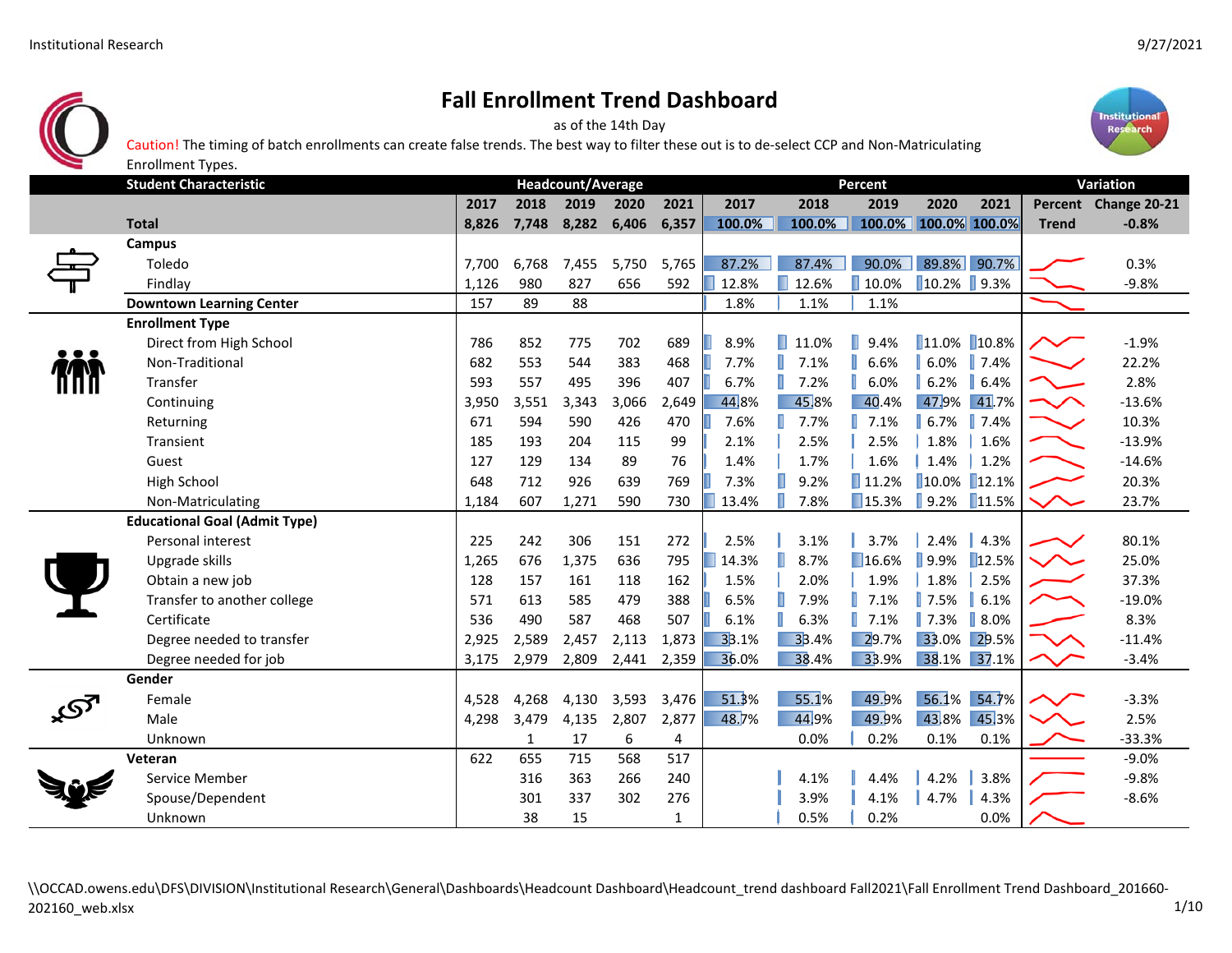

as of the 14th Day

Caution! The timing of batch enrollments can create false trends. The best way to filter these out is to de‐select CCP and Non‐Matriculating



|     | <b>Enrollment Types.</b>                   |       |       |                          |             |       |        |                      |                      |                      |                   |              |                      |  |
|-----|--------------------------------------------|-------|-------|--------------------------|-------------|-------|--------|----------------------|----------------------|----------------------|-------------------|--------------|----------------------|--|
|     | <b>Student Characteristic</b>              |       |       | <b>Headcount/Average</b> |             |       |        |                      | <b>Percent</b>       |                      |                   | Variation    |                      |  |
|     |                                            | 2017  | 2018  | 2019                     | 2020        | 2021  | 2017   | 2018                 | 2019                 | 2020                 | 2021              |              | Percent Change 20-21 |  |
|     | <b>Total</b>                               | 8,826 | 7,748 | 8,282                    | 6,406       | 6,357 | 100.0% | 100.0%               |                      | 100.0% 100.0% 100.0% |                   | <b>Trend</b> | $-0.8%$              |  |
|     | Age                                        |       |       |                          |             |       |        |                      |                      |                      |                   |              |                      |  |
| 6 Q | Under 20                                   | 2,147 | 2,123 |                          | 2,412 1,933 | 2,057 | 24.3%  | 27.4%                | 29.1%                | 30.2% 32.4%          |                   |              | 6.4%                 |  |
|     | $20 - 24$                                  | 3,054 | 2,615 | 2,615                    | 2,072       | 2,002 | 34.6%  | 33.8%                | 31.6%                | 32.3% 31.5%          |                   |              | $-3.4%$              |  |
|     | $25 - 29$                                  | 1,550 | 1,304 | 1,420                    | 1,069       | 967   | 17.6%  | $\blacksquare$ 16.8% | $\Box$ 17.1%         | 16.7% 15.2%          |                   |              | $-9.5%$              |  |
|     | 30-34                                      | 850   | 694   | 792                      | 587         | 555   | 9.6%   | 9.0%                 | T<br>9.6%            | $\blacksquare$ 9.2%  | $\vert\vert$ 8.7% |              | $-5.5%$              |  |
|     | 35-39                                      | 490   | 402   | 397                      | 314         | 338   | 5.6%   | 5.2%                 | 4.8%                 | 4.9%                 | 5.3%              |              | 7.6%                 |  |
|     | 40-44                                      | 311   | 253   | 274                      | 195         | 203   | 3.5%   | 3.3%                 | 3.3%                 | 3.0%                 | 3.2%              |              | 4.1%                 |  |
|     | 45-49                                      | 232   | 170   | 193                      | 126         | 111   | 2.6%   | 2.2%                 | 2.3%                 | 2.0%                 | 1.7%              |              | $-11.9%$             |  |
|     | 50 & Over                                  | 192   | 187   | 179                      | 110         | 124   | 2.2%   | 2.4%                 | 2.2%                 | 1.7%                 | 2.0%              |              | 12.7%                |  |
|     | Average Age                                | 25.6  | 25.2  | 25.1                     | 24.7        | 24.6  | 0.3%   | 0.3%                 | 0.3%                 | 0.4%                 | 0.4%              |              | $-0.3%$              |  |
|     | <b>Ethnicity</b>                           |       |       |                          |             |       |        |                      |                      |                      |                   |              |                      |  |
|     | American Indian                            | 26    | 26    | 27                       | 11          | 11    | 0.3%   | 0.3%                 | 0.3%                 | $0.2\%$              | 0.2%              |              |                      |  |
|     | Asian                                      | 115   | 129   | 114                      | 109         | 83    | 1.3%   | 1.7%                 | 1.4%                 | $1.7\%$              | 1.3%              |              | $-23.9%$             |  |
|     | <b>Black</b>                               | 1,006 | 847   | 819                      | 644         | 606   | 11.4%  | 10.9%<br>н           | 9.9%<br>н            | 10.1% 9.5%           |                   |              | $-5.9%$              |  |
|     | Hispanic                                   | 673   | 682   | 641                      | 549         | 541   | 7.6%   | 8.8%                 | T<br>7.7%            | 8.6% 8.5%            |                   |              | $-1.5%$              |  |
|     | Pacific Islander                           | 8     | 9     | 9                        | 6           | 6     | 0.1%   | 0.1%                 | 0.1%                 | 0.1%                 | 0.1%              |              |                      |  |
|     | White                                      | 6,520 | 5,631 | 6,165                    | 4,719       | 4,687 | 73.9%  | 72.7%                | 74.4%                | 73.7%                | 73.7%             |              | $-0.7%$              |  |
|     | Multiracial                                | 251   | 237   | 256                      | 199         | 208   | 2.8%   | 3.1%                 | 3.1%                 | 3.1%                 | 3.3%              |              | 4.5%                 |  |
|     | Unknown                                    | 227   | 187   | 251                      | 169         | 215   | 2.6%   | 2.4%                 | 3.0%                 | 2.6%                 | 3.4%              |              | 27.2%                |  |
|     | Minority                                   | 1,705 | 1,555 | 1,487                    | 1,204       | 1,158 | 19.3%  | $\blacksquare$ 20.1% | $\blacksquare$ 18.0% | 18.8% 18.2%          |                   |              | $-3.8%$              |  |
|     | International                              | 62    | 107   | 102                      | 74          | 49    | 0.7%   | 1.4%                 | 1.2%                 | 1.2%                 | 0.8%              |              | $-33.8%$             |  |
|     | <b>Registered with Disability Services</b> | 475   | 455   | 486                      | 388         | 359   | 5.4%   | 5.9%                 | 5.9%                 | 6.1%                 | 5.6%              |              | $-7.5%$              |  |
|     | <b>First Generation</b>                    | 4,993 | 4,568 | 4,439                    | 3,684       | 3,524 | 56.6%  | 59.0%                | 53.6%                | 57.5% 55.4%          |                   |              | $-4.3%$              |  |
| A+  | <b>Average Overall GPA</b>                 | 2.98  | 2.96  | 3.07                     | 3.04        | 3.09  |        |                      |                      |                      |                   |              | 1.5%                 |  |
|     | <b>Average High School GPA</b>             | 2.83  | 2.89  | 2.94                     | 2.98        | 3.03  |        |                      |                      |                      |                   |              | 1.7%                 |  |
|     | <b>Pell-Eligibility</b>                    |       |       |                          |             |       |        |                      |                      |                      |                   |              |                      |  |
|     | Max Pell                                   | 2,274 | 2,014 | 1,764                    | 1,413       | 1,260 | 25.8%  | 26.0%                | 21.3%                | 22.1% 19.8%          |                   |              | $-10.8%$             |  |
|     | <b>Partial Pell</b>                        | 1,290 | 1,183 | 1,128                    | 928         | 829   | 14.6%  | $\blacksquare$ 15.3% | $\blacksquare$ 13.6% | 14.5% 13.0%          |                   |              | $-10.7%$             |  |
|     | No Pell                                    | 1,469 | 1,330 | 1,322                    | 1,343       | 1,270 | 16.6%  | $\blacksquare$ 17.2% | $\blacksquare$ 16.0% | 21.0% 20.0%          |                   |              | $-5.4%$              |  |
|     | No FAFSA on File                           | 3,793 | 3,221 | 4,068                    | 2,722       | 2,998 | 43.0%  | 41.6%                | 49.1%                | 42.5% 47.2%          |                   |              | 10.1%                |  |

\\OCCAD.owens.edu\DFS\DIVISION\Institutional Research\General\Dashboards\Headcount Dashboard\Headcount\_trend dashboard Fall2021\Fall Enrollment Trend Dashboard\_201660-202160\_web.xlsx 2/10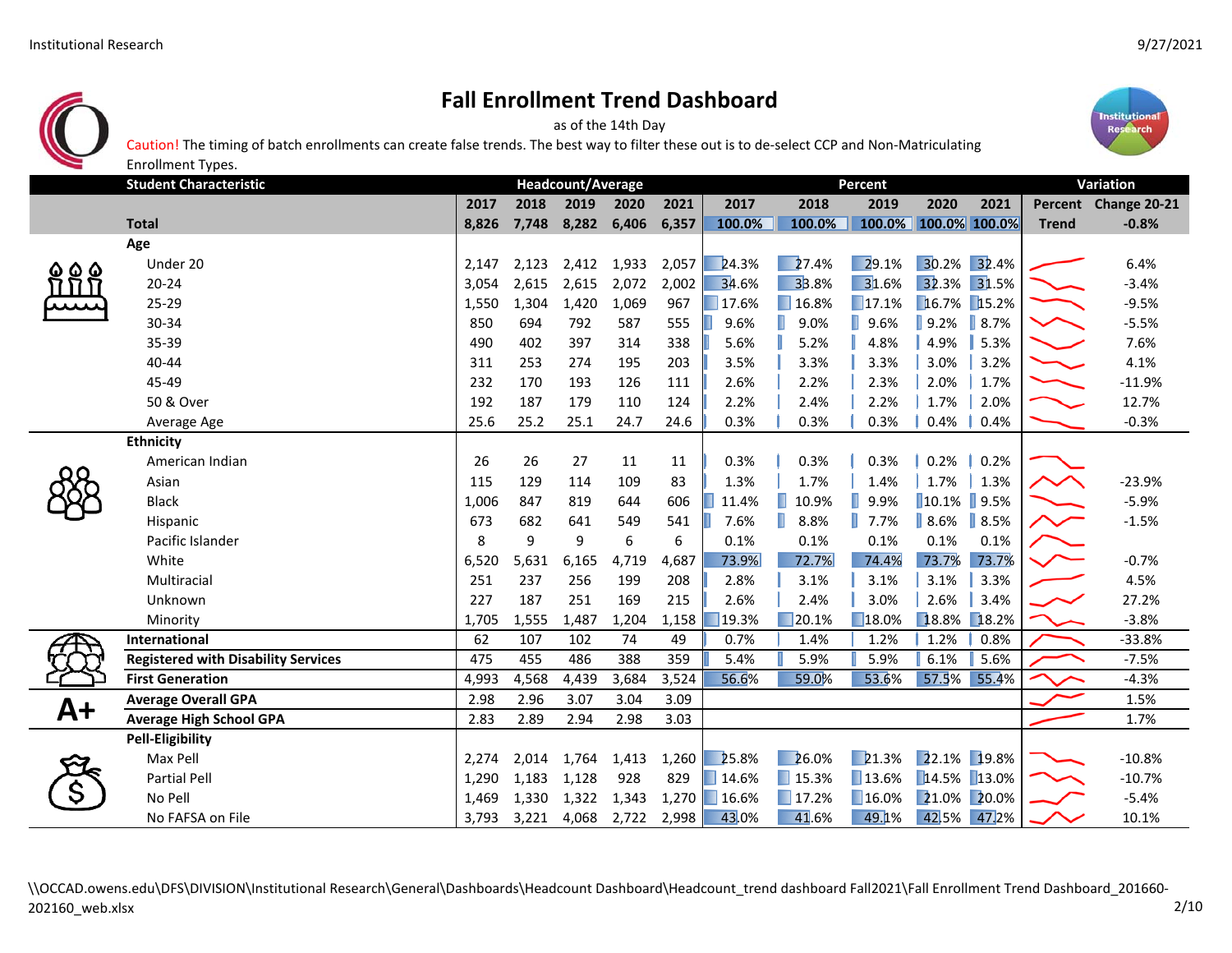Enrollment Types.



## **Fall Enrollment Trend Dashboard**

as of the 14th Day

Caution! The timing of batch enrollments can create false trends. The best way to filter these out is to de‐select CCP and Non‐Matriculating



|  |                                        |       | Headcount/Average |       |       |       | Percent | Variation            |                      |                     |                |              |                      |
|--|----------------------------------------|-------|-------------------|-------|-------|-------|---------|----------------------|----------------------|---------------------|----------------|--------------|----------------------|
|  |                                        | 2017  | 2018              | 2019  | 2020  | 2021  | 2017    | 2018                 | 2019                 | 2020                | 2021           |              | Percent Change 20-21 |
|  | <b>Total</b>                           | 8.826 | 7,748             | 8,282 | 6,406 | 6,357 | 100.0%  | 100.0%               | 100.0%               | 100.0% 100.0%       |                | <b>Trend</b> | $-0.8%$              |
|  | <b>Athlete</b>                         | 36    | 77                | 99    | 70    | 106   | 0.4%    | 1.0%                 | 1.2%                 | 1.1%                | 1.7%           |              | 51.4%                |
|  | Men's Baseball                         |       | 33                | 45    | 39    | 39    |         | 0.4%                 | 0.5%                 | 0.6%                | 0.6%           |              |                      |
|  | Men's Basketball                       | 11    | 13                | 16    |       | 14    | 0.1%    | 0.2%                 | 0.2%                 |                     | 0.2%           |              |                      |
|  | Women's Softball                       |       | 12                | 19    | 18    | 25    |         | 0.2%                 | 0.2%                 | 0.3%                | 0.4%           |              | 38.9%                |
|  | Women's Volleyball                     | 14    | 13                | 11    | 13    | 14    | 0.2%    | 0.2%                 | 0.1%                 | 0.2%                | 0.2%           |              | 7.7%                 |
|  | Women's Basketball                     | 11    | 6                 | 8     |       | 14    | 0.1%    | 0.1%                 | 0.1%                 |                     | 0.2%           |              |                      |
|  | County                                 |       |                   |       |       |       |         |                      |                      |                     |                |              |                      |
|  | Fulton                                 | 213   | 182               | 191   | 166   | 161   | 2.4%    | 2.3%                 | 2.3%                 | 2.6%                | 2.5%           |              | $-3.0%$              |
|  | Hancock                                | 780   | 689               | 660   | 568   | 487   | 8.8%    | П<br>8.9%            | ı<br>8.0%            | $\vert$ 8.9%        | $\  7.7\%$     | $\checkmark$ | $-14.3%$             |
|  | Henry                                  | 128   | 105               | 106   | 82    | 93    | 1.5%    | 1.4%                 | 1.3%                 | 1.3%                | 1.5%           |              | 13.4%                |
|  | Lucas                                  | 4,006 | 3,763             | 3,669 | 2,948 | 2,844 | 45.4%   | 48.6%                | 44.3%                | 46.0%               | 44.7%          | $\sim$       | $-3.5%$              |
|  | Monroe - MI                            | 211   | 177               | 176   | 148   | 140   | 2.4%    | 2.3%                 | 2.1%                 | 2.3%                | 2.2%           |              | $-5.4%$              |
|  | Ottawa                                 | 255   | 231               | 251   | 210   | 222   | 2.9%    | 3.0%                 | 3.0%                 | 3.3%                | 3.5%           |              | 5.7%                 |
|  | Putnam                                 | 74    | 91                | 83    | 96    | 121   | 0.8%    | 1.2%                 | 1.0%                 | 1.5%                | 1.9%           |              | 26.0%                |
|  | Sandusky                               | 164   | 136               | 135   | 164   | 148   | 1.9%    | 1.8%                 | 1.6%                 | 2.6%                | 2.3%           |              | $-9.8%$              |
|  | Seneca                                 | 199   | 207               | 183   | 150   | 154   | 2.3%    | 2.7%                 | 2.2%                 | 2.3%                | 2.4%           |              | 2.7%                 |
|  | Wood                                   | 1,384 | 1,257             | 1,277 | 1,010 | 1,031 | 15.7%   | $\blacksquare$ 16.2% | $\blacksquare$ 15.4% | 15.8%               | 16.2%          |              | 2.1%                 |
|  | Wyandot                                | 91    | 93                | 70    | 53    | 31    | 1.0%    | 1.2%                 | 0.8%                 | 0.8%                | 0.5%           |              | $-41.5%$             |
|  | Unknown                                | 6     | $\mathbf{1}$      | 19    | 18    | 11    | 0.1%    | 0.0%                 | 0.2%                 | $0.3\%$             | 0.2%           |              | $-38.9%$             |
|  | All Other Ohio Counties                | 1,028 | 610               | 1,056 | 556   | 632   | 11.6%   | п<br>7.9%            | ■12.8%               | $\vert$ 8.7%        | $\sqrt{9.9\%}$ | $\sim$       | 13.7%                |
|  | All Other Out-of-State Counties        | 287   | 206               | 406   | 237   | 282   | 3.3%    | 2.7%                 | 4.9%                 | 3.7%                | 4.4%           |              | 19.0%                |
|  | <b>Status</b>                          |       |                   |       |       |       |         |                      |                      |                     |                |              |                      |
|  | Full-Time                              | 2,669 | 2,449             | 2,283 | 2,031 | 1,905 | 30.2%   | 31.6%                | 27.6%                | 31.7% 30.0%         |                |              | $-6.2%$              |
|  | Part-Time                              | 6,157 | 5,299             | 5,999 | 4,375 | 4,452 | 69.8%   | 68.4%                | 72.4%                |                     | 68.3% 70.0%    |              | 1.8%                 |
|  | <b>Attempted Credit Hours for Term</b> |       |                   |       |       |       |         |                      |                      |                     |                |              |                      |
|  | $0 - 3$                                | 953   | 948               | 1,300 | 789   | 954   | 10.8%   | $\blacksquare$ 12.2% | $\blacksquare$ 15.7% | 12.3% 15.0%         |                |              | 20.9%                |
|  | $3.X - 6$                              | 2,392 | 1,743             | 2,145 | 1,440 | 1,394 | 27.1%   | $\Box$ 22.5%         | 25.9%                | 22.5% 21.9%         |                |              | $-3.2%$              |
|  | $6.X - 9$                              | 2,058 | 1,873             | 1,811 | 1,595 | 1,559 | 23.3%   | 24.2%                | 21.9%                | 24.9%               | 24.5%          |              | $-2.3%$              |
|  | $9.X - 11.X$                           | 754   | 735               | 743   | 551   | 545   | 8.5%    | $\blacksquare$ 9.5%  | $\blacksquare$ 9.0%  | $\blacksquare$ 8.6% | 8.6%           |              | $-1.1%$              |
|  | $12 - 14.X$                            | 2,172 | 2,013             | 1,868 | 1,534 | 1,409 | 24.6%   | 26.0%                | 22.6%                | 23.9%               | 22.2%          |              | $-8.1%$              |
|  | $15 - 18$                              | 471   | 416               | 399   | 469   | 478   | 5.3%    | 5.4%                 | 4.8%                 | $\blacksquare$ 7.3% | $\sqrt{7.5\%}$ |              | 1.9%                 |
|  | Over 18                                | 26    | 20                | 16    | 28    | 18    | 0.3%    | 0.3%                 | 0.2%                 | $0.4\%$             | 0.3%           |              | $-35.7%$             |

\\OCCAD.owens.edu\DFS\DIVISION\Institutional Research\General\Dashboards\Headcount Dashboard\Headcount\_trend dashboard Fall2021\Fall Enrollment Trend Dashboard\_201660-202160\_web.xlsx 3/10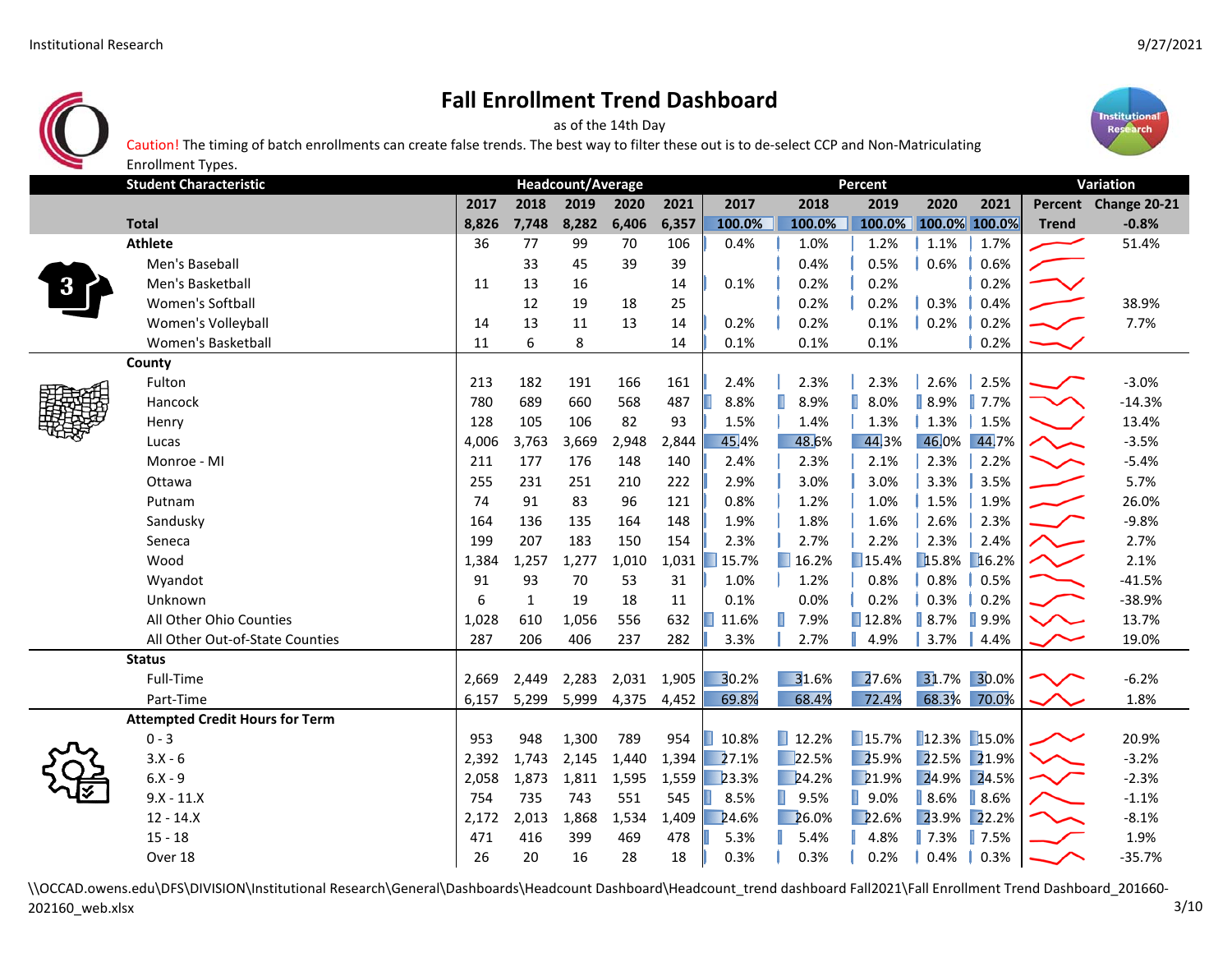

as of the 14th Day







|                                            | 2017           | 2018         | 2019           | 2020           | 2021           | 2017                 | 2018                 | 2019                 | 2020                 | 2021         | Percent      | Change 20-21 |
|--------------------------------------------|----------------|--------------|----------------|----------------|----------------|----------------------|----------------------|----------------------|----------------------|--------------|--------------|--------------|
| <b>Total</b>                               | 8,826          | 7,748        | 8,282          | 6,406          | 6,357          | 100.0%               | 100.0%               |                      | 100.0% 100.0% 100.0% |              | <b>Trend</b> | $-0.8%$      |
| Average Attempted Credit Hours             | 8.5            | 8.6          | 8.1            | 8.7            | 8.5            | 0.1%                 | 0.1%                 | 0.1%                 | 0.1%                 | 0.1%         |              | $-2.5%$      |
| <b>Credit Hour Mix</b>                     |                |              |                |                |                |                      |                      |                      |                      |              |              |              |
| All Lecture                                | 5,628          | 4,558        | 5,172          | 1,306          | 2,794          | 63.8%                | 58.8%                | 62.4%                | 20.4% 44.0%          |              |              | 113.9%       |
| Web Lecture Mix                            | 1,792          | 1,723        | 1,675          | 1,762          | 1,590          | $\blacksquare$ 20.3% | $\blacksquare$ 22.2% | 20.2%                |                      | 27.5% 25.0%  |              | $-9.8%$      |
| All Web                                    | 1,406          | 1,467        | 1,435          | 3,338          | 1,973          | $\blacksquare$ 15.9% | $\blacksquare$ 18.9% | $\blacksquare$ 17.3% |                      | 52.1% 31.0%  |              | $-40.9%$     |
| <b>School</b>                              |                |              |                |                |                |                      |                      |                      |                      |              |              |              |
| <b>Liberal Arts</b>                        | 1,721          | 1,534        | 1,614          | 1,636          | 1,746          | $\blacksquare$ 19.5% | $\Box$ 19.8%         | 19.5%                |                      | 25.5% 27.5%  |              | 6.7%         |
| Nursing and Health Professions             | 2,589          | 2,486        | 2,372          | 2,039          | 1,906          | 29.3%                | 32.1%                | 28.6%                |                      | 31.8% 30.0%  |              | $-6.5%$      |
| Science, Technology, Engineering, and Math | 2,901          | 2,215        | 2,896          | 1,705          | 1,776          | 32.9%                | 28.6%                | 35.0%                |                      | 26.6% 27.9%  |              | 4.2%         |
| <b>Bus Hosp Pub Sfty</b>                   | 1,615          | 1,513        | 1,400          | 1,026          | 929            | 18.3%                | $\Box$ 19.5%         | $\Box$ 16.9%         |                      | 16.0% 14.6%  |              | $-9.5%$      |
| Major                                      |                |              |                |                |                |                      |                      |                      |                      |              |              |              |
| AA General Concentration                   | 414            | 380          | 321            | 178            | 97             | 4.7%                 | 4.9%                 | 3.9%                 | 2.8%                 | 1.5%         |              | $-45.5%$     |
| <b>Accounting Technology</b>               | 121            | 114          | 100            | 95             | 79             | 1.4%                 | 1.5%                 | 1.2%                 | 1.5%                 | 1.2%         |              | $-16.8%$     |
| Administrative Office Coor Maj             | 6              | 10           | 5              | $\overline{7}$ | 8              | 0.1%                 | 0.1%                 | 0.1%                 | 0.1%                 | 0.1%         |              | 14.3%        |
| Alt Energy-Photovoltaic                    | 10             | 8            | 8              | 4              | $\overline{2}$ | 0.1%                 | 0.1%                 | 0.1%                 | 0.1%                 | 0.0%         |              | $-50.0%$     |
| Animation                                  |                |              |                |                | $\mathbf{1}$   |                      |                      |                      |                      | 0.0%         |              |              |
| Applied Engineering Technology             | 78             | 62           | 46             | 31             | 36             | 0.9%                 | 0.8%                 | 0.6%                 | 0.5%                 | 0.6%         |              | 16.1%        |
| Architectural Eng Technology               | 31             | 21           | 4              | $\mathbf 2$    | $\mathbf{1}$   | 0.4%                 | 0.3%                 | 0.0%                 | 0.0%                 | 0.0%         |              | $-50.0%$     |
| AS General Concentration                   | 224            | 185          | 170            | 123            | 114            | 2.5%                 | 2.4%                 | 2.1%                 | 1.9%                 | 1.8%         |              | $-7.3%$      |
| <b>Assoc Individualized Studies</b>        | 5              | 8            | 3              | 5              | 3              | 0.1%                 | 0.1%                 | 0.0%                 | 0.1%                 | 0.0%         |              | $-40.0%$     |
| <b>Associate of Tech Studies-B</b>         | $\overline{2}$ | $\mathbf{1}$ | $\mathbf{1}$   |                |                | 0.0%                 | 0.0%                 | 0.0%                 |                      |              |              |              |
| Associate of Technical St                  | 79             | 35           | 38             | 34             | 25             | 0.9%                 | 0.5%                 | 0.5%                 | 0.5%                 | 0.4%         |              | $-26.5%$     |
| <b>ATS Accounting Technology</b>           |                | $\mathbf{1}$ | $\mathbf{1}$   |                |                |                      | 0.0%                 | 0.0%                 |                      |              |              |              |
| ATS Applied Engineering Tech               | $\mathbf{1}$   | $\mathbf{1}$ | $\mathbf{1}$   | $\overline{2}$ | 15             | 0.0%                 | 0.0%                 | 0.0%                 |                      | $0.0\%$ 0.2% |              | 650.0%       |
| ATS Auto Service Mgmt                      |                |              | $\mathbf{1}$   |                |                |                      |                      | 0.0%                 |                      |              |              |              |
| ATS Automotive Technology                  | $\mathbf{1}$   |              |                |                |                | 0.0%                 |                      |                      |                      |              |              |              |
| ATS Business Management Tech               |                | 5            | 3              | 3              | $\mathbf{1}$   |                      | 0.1%                 | 0.0%                 | 0.0%                 | 0.0%         |              | $-66.7%$     |
| ATS CAD Technology                         |                | $\mathbf{1}$ | $\mathbf{1}$   | $\mathbf 1$    | $\mathbf{1}$   |                      | 0.0%                 | 0.0%                 | 0.0%                 | 0.0%         |              |              |
| ATS Computer Programming Tech              |                | 1            |                |                |                |                      | 0.0%                 |                      |                      |              |              |              |
| ATS Criminal Justice Tech                  | $\mathbf{1}$   | 3            | $\overline{2}$ |                |                | 0.0%                 | 0.0%                 | 0.0%                 |                      |              |              |              |
| ATS Culinary Arts Program                  |                | $\mathbf{1}$ | $\mathbf{1}$   |                |                |                      | 0.0%                 | 0.0%                 |                      |              |              |              |
| ATS Diesel Technology                      |                |              |                |                | 1              |                      |                      |                      |                      | 0.0%         |              |              |
|                                            |                |              |                |                |                |                      |                      |                      |                      |              |              |              |

\\OCCAD.owens.edu\DFS\DIVISION\Institutional Research\General\Dashboards\Headcount Dashboard\Headcount\_trend dashboard Fall2021\Fall Enrollment Trend Dashboard\_201660‐ 202160\_web.xlsx 4/10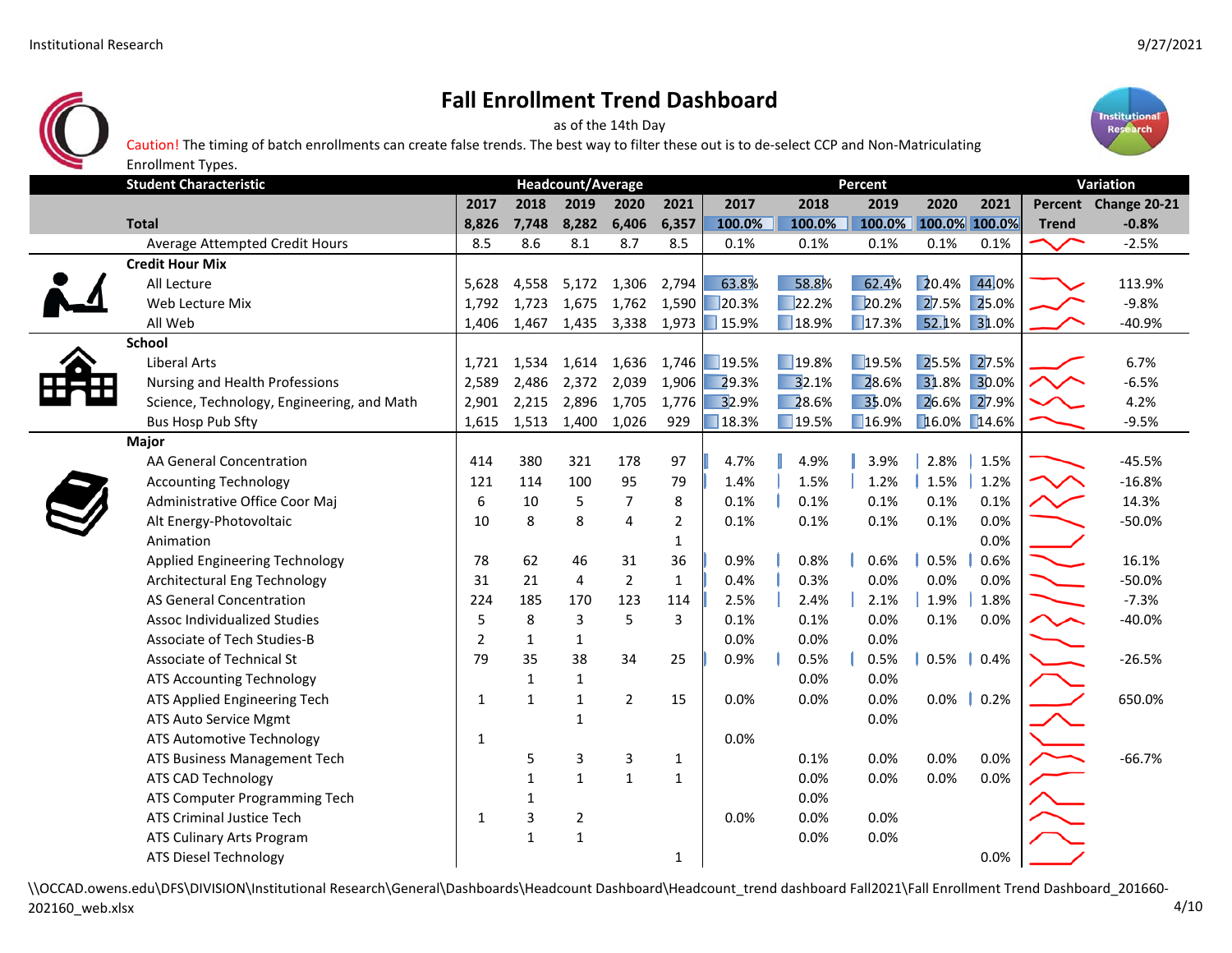

as of the 14th Day





**Student Characteristic**2017 2018 2019 2020 2021 2017 2018 2019 2020 2021 Percent Change 20-21 **Total 8,826 7,748 8,282 6,406 6,357 100.0% 100.0% 100.0% 100.0% 100.0% Trend ‐0.8%** Enrollment Types. **Headcount/Average Percent Variation** ATS Electrical/Electronics Tec 2 0.0% ATS Emergency Services Tech 1 5 6 5 0.0% 0.1% 0.1% 0.1% 100.0% 100.0% ATS Entrepreneurship Major | 3 2 1 2 1 0.0% 0.0% 0.0% 0.0% 0.0% -50.0% -50.0% ATS Music Business Tech 1 1 1 0.0% 0.0% 0.0% ATS Network & Info Sys Sup 1 0.0%

| ATS Logistics/Supply Chain            |                |                |                | 1              |                |      |      |      | 0.0% |      | $-100.0%$ |
|---------------------------------------|----------------|----------------|----------------|----------------|----------------|------|------|------|------|------|-----------|
| <b>ATS Music Business Tech</b>        |                |                | $\mathbf{1}$   | $\mathbf{1}$   | $\mathbf{1}$   |      |      | 0.0% | 0.0% | 0.0% |           |
| ATS Network & Info Sys Sup            |                | 1              |                |                |                |      | 0.0% |      |      |      |           |
| ATS Prof Law Enforce Officer          |                | 11             | 4              | 5              | $\mathbf{1}$   |      | 0.1% | 0.0% | 0.1% | 0.0% | $-80.0%$  |
| <b>ATS Skilled Trades Electrical</b>  |                |                |                | $\mathbf{1}$   | 8              |      |      |      | 0.0% | 0.1% | 700.0%    |
| <b>ATS Skilled Trades Mechanical</b>  | 1              |                | 1              | $\mathbf{1}$   |                | 0.0% |      | 0.0% | 0.0% |      | $-100.0%$ |
| <b>ATS Welding</b>                    | 1              |                |                |                |                | 0.0% |      |      |      |      |           |
| Auto Body Refin Tech Cert1            | $\overline{2}$ | $\overline{2}$ |                | $\overline{2}$ | $\mathbf{1}$   | 0.0% | 0.0% |      | 0.0% | 0.0% | $-50.0%$  |
| Auto Body Technician Certif           | $\mathbf{1}$   | $\mathbf{1}$   | 7              | $\mathbf{1}$   |                | 0.0% | 0.0% | 0.1% | 0.0% |      | $-100.0%$ |
| Auto Service Certificate 1            | 11             | 5              | 6              | $\overline{2}$ | 4              | 0.1% | 0.1% | 0.1% | 0.0% | 0.1% | 100.0%    |
| Auto Service Excel Prog               | $\overline{2}$ | $\overline{7}$ | 21             | 14             | 6              | 0.0% | 0.1% | 0.3% | 0.2% | 0.1% | $-57.1%$  |
| Automotive Service Mgt Major          | 10             | $\overline{7}$ | $\overline{2}$ |                |                | 0.1% | 0.1% | 0.0% |      |      |           |
| <b>Automotive Technology</b>          | 50             | 31             | 29             | 22             | 18             | 0.6% | 0.4% | 0.4% | 0.3% | 0.3% | $-18.2%$  |
| <b>Avionics Major</b>                 |                |                |                | $\mathbf{1}$   |                |      |      |      | 0.0% |      | $-100.0%$ |
| Baking & Pastry Cert-1                | 8              | 5              | 9              | $\overline{7}$ | 6              | 0.1% | 0.1% | 0.1% | 0.1% | 0.1% | $-14.3%$  |
| <b>Biology Concentration</b>          | 103            | 121            | 107            | 75             | 61             | 1.2% | 1.6% | 1.3% | 1.2% | 1.0% | $-18.7%$  |
| <b>Biomedical Electronics Maj</b>     | 27             | 30             | 20             | 10             | 6              | 0.3% | 0.4% | 0.2% | 0.2% | 0.1% | $-40.0%$  |
| <b>Biotechnology Concentration</b>    | $\overline{2}$ |                |                |                |                | 0.0% |      |      |      |      |           |
| <b>Bookkeeping Certificate</b>        | 41             | $\overline{7}$ | 8              | 5              | $\overline{2}$ | 0.5% | 0.1% | 0.1% | 0.1% | 0.0% | $-60.0%$  |
| <b>Broadcast Media Technology</b>     | 32             | 35             | 33             | 38             | 26             | 0.4% | 0.5% | 0.4% | 0.6% | 0.4% | $-31.6%$  |
| <b>Building Maintenance Cert 1</b>    | $\overline{7}$ | 4              | $\overline{4}$ | 3              | 5              | 0.1% | 0.1% | 0.0% | 0.0% | 0.1% | 66.7%     |
| <b>Business Management Technology</b> | 281            | 270            | 236            | 180            | 164            | 3.2% | 3.5% | 2.8% | 2.8% | 2.6% | $-8.9%$   |
| <b>Business Transfer Pathway</b>      | 399            | 399            | 347            | 235            | 212            | 4.5% | 5.1% | 4.2% | 3.7% | 3.3% | $-9.8%$   |
| <b>CAD Certificate</b>                | 10             | 12             | 12             | 5              | 8              | 0.1% | 0.2% | 0.1% | 0.1% | 0.1% | 60.0%     |
| <b>CAD Technology</b>                 | 38             | 29             | 32             | 25             | 24             | 0.4% | 0.4% | 0.4% | 0.4% | 0.4% | $-4.0%$   |
| Caterpillar Program                   | 45             | 49             | 59             | 50             | 40             | 0.5% | 0.6% | 0.7% | 0.8% | 0.6% | $-20.0%$  |
| <b>Certified Personal Train Cert</b>  |                |                |                | $\mathbf{1}$   | 1              |      |      |      | 0.0% | 0.0% |           |
| <b>Chemistry Concentration</b>        | 22             | 23             | 32             | 21             | 11             | 0.2% | 0.3% | 0.4% | 0.3% | 0.2% | $-47.6%$  |
| <b>CISCO Academy Certificate</b>      | $\mathbf{1}$   | 3              | 3              | $\overline{2}$ | $\overline{2}$ | 0.0% | 0.0% | 0.0% | 0.0% | 0.0% |           |
|                                       |                |                |                |                |                |      |      |      |      |      |           |

\\OCCAD.owens.edu\DFS\DIVISION\Institutional Research\General\Dashboards\Headcount Dashboard\Headcount\_trend dashboard Fall2021\Fall Enrollment Trend Dashboard\_201660‐ 202160\_web.xlsx 5/10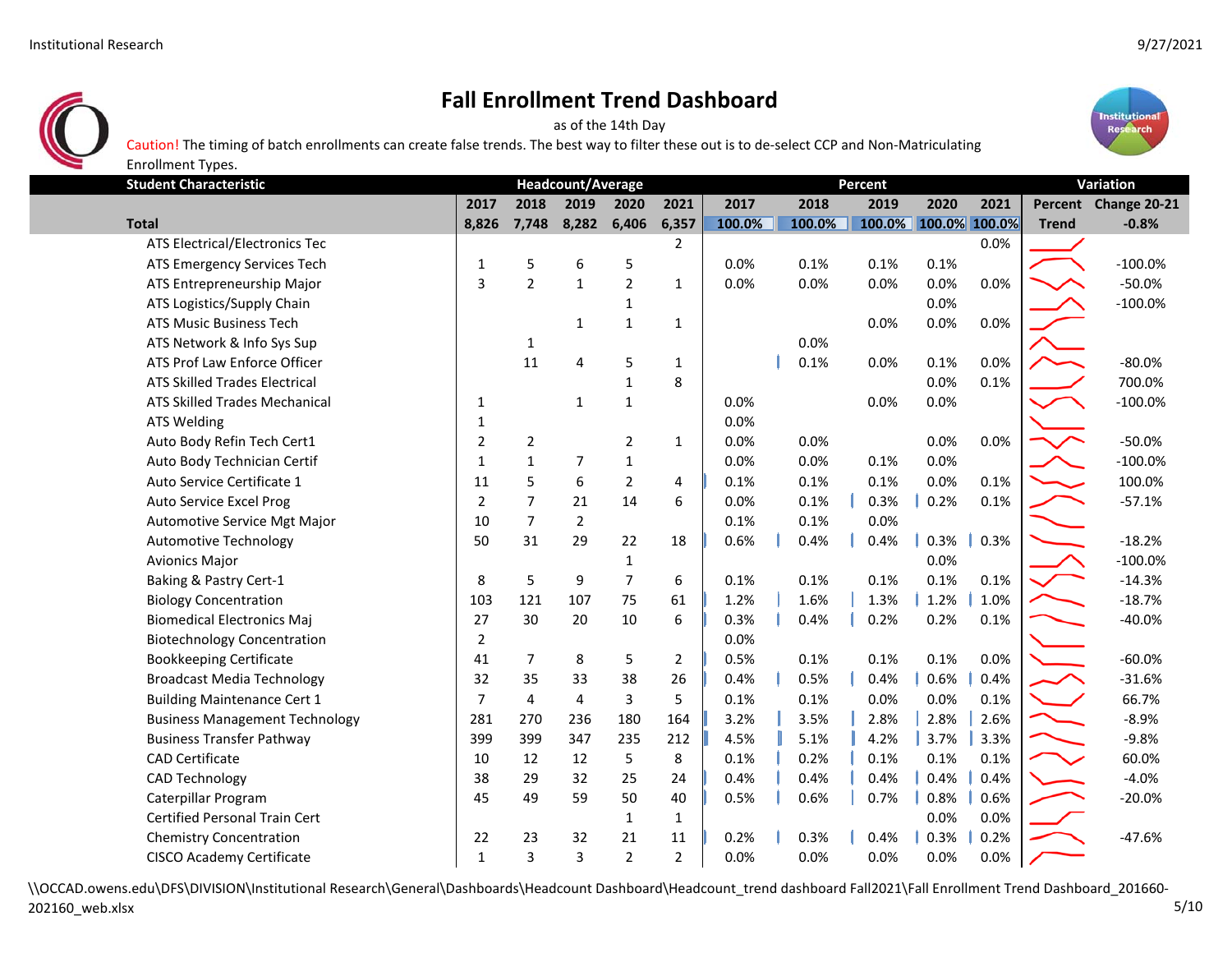

as of the 14th Day

Caution! The timing of batch enrollments can create false trends. The best way to filter these out is to de‐select CCP and Non‐Matriculating



**Student Characteristic**2017 2018 2019 2020 2021 2017 2018 2019 2020 2021 Percent Change 20-21 8.826 7.748 8.282 6.406 6.357 100.0% 100.0% 100.0% 100.0% 100.0% 100.0% Trend -0.8% بـــــــــــــــــــــــــ Enrollment Types. **Headcount/Average Percent Variation** College Credit Plus Student 101 433 734 1.2% 6.8% 11.5% 69.5% Commercial Art Certificate 7 4 3 1 3 0.1% 0.1% 0.0% 0.0% 0.0% 200.0% Commercial Art Conc 32 24 18 15 6 0.4% 0.3% 0.2% 0.2% 0.1% ‐60.0% Commercial Art Technology 1990 120 137 48 50 33 23 || 0.4% | 0.6% | 0.6% | 0.5% | 0.4% | 1200 130.3% Commercial Photography Major 17 16 20 13 17 0.2% 0.2% 0.2% 0.2% 0.3% 30.8% Communication Transfer Pathway 1980 1980 1980 10.5% 10.4% 10.4% 10.4% 10.2% 1980 10.4% 10.2% 10.2% 1 Community & Family Services 27.5% 2 15 18 8 11 0.0% 0.2% 0.2% 0.1% 0.2% 27.5% Computed Tomography Cert  $\begin{array}{cccc} \vert & 3 & 1 & 1 \end{array}$  and  $\begin{array}{cccc} \vert & 0.0\% & 0.0\% \end{array}$  0.0% 0.0% Computer Programming Tech 1.0% 1 87 72 70 53 47 || 1.0% | 0.9% | 0.8% | 0.8% | 0.7% | ← 11.3% ← 11.3% Computer Science Major 11.7% | 112 116 102 60 67 || 1.3% | 1.5% | 1.2% | 0.9% | 1.1% | 1.1% 11.7% CPA Qualifying Certificate 6 2 7 10 4 0.1% 0.0% 0.1% 0.2% 0.1% ‐60.0% Criminal Justice Technology 1.64 143 121 46 7 || 1.9% | 1.8% | 1.5% | 0.7% 0.1% | ■ 1.9% -84.8% Criminal Justice Trans Path 44 71 0.7% 1.1% 61.4% Culinary Arts Cert1 **1** 5 3 6 2 6 0.1% 0.0% 0.1% 0.0% 0.1% 200.0% Culinary Arts Program 79 61 55 46 43 0.9% 0.8% 0.7% 0.7% 0.7% ‐6.5% Dental Assisting Certificate 20.8% **31 37 20 24 29 0.4% 0.5% 0.2% 0.4% 0.5% 1** 20.8% Dental Hygiene Program 1.7% and 144 45 46 43 45 || 0.5% || 0.6% || 0.6% || 0.7% || ○ 1.7% || △ 1.7% 4.7% Diagnostic Med Sonography 121 22 24 29 28 0.2% **0.3% 0.3% 0.5% 0.4% • 3.4%** -3.4% Diesel Service Cert 1 1 100.0% ● 100.0 → 100.0 → 100.0 → 100.0 → 100.0 → 100.0 → 100.0 → 100.0 → 100.0 → 100.0 → 100.0 → 100.0 → 100.0 → 100.0 → 100.0 → 100.0 → 100.0 → 100.0 → 100.0 → 100.0 → 100.0 → 100.0 → 100.0 → 100. Diesel Technology 29 24 20 19 7 0.3% 0.3% 0.2% 0.3% 0.1% ‐63.2% Dietary Manager Cert 1 1 1 3 0.0% 0.0% 0.0% 0.0% 200.0% Dietetic Technician Program 19 19 8 3 0.2% 0.2% 0.1% 0.0% ‐100.0% Early Childhood Education Tech 109 77 63 50 46 1.2% 1.0% 1.0% 0.8% 10.8% 1.7% ↓ 8.0% Economics Concentration 11 15 14 11 6 0.1% 0.2% 0.2% 0.2% 0.1% ‐45.5% Education Transfer Conc 237 211 173 159 149 2.7% 2.7% 2.1% 2.5% 2.3% ‐6.3% Electrical Certificate 1 51 48 76 47 48 0.6% 0.6% 0.9% 0.7% 0.8% 2.1% Electrical/Electronics Tech 50 57 54 30 47 0.6% 0.7% 0.7% 0.5% 0.7% 56.7% Emergency Medical Tech-Basic 12 12 10 16 22 | 10.2% 0.1% 0.2% 0.3% | 1.3% 37.5% Emergency Services Technology 96 56 39 41 37 1.1% 0.7% 0.5% 0.6% -9.8% EMT Intermediate Certificate 1 4 3 5 4 0.1% 0.0% 0.1% 0.1% 1 -20.0%

\\OCCAD.owens.edu\DFS\DIVISION\Institutional Research\General\Dashboards\Headcount Dashboard\Headcount\_trend dashboard Fall2021\Fall Enrollment Trend Dashboard\_201660-202160\_web.xlsx 6/10

EMT-Paramedic Certificate 6 18.2% **6 26 22 18 18.2% 0.3% 0.3% 6.3% 1 0.3% 1 18.2%** -18.2% Engineering Concentration 133 154 160 106 76 1.5% 2.0% 1.9% 1.7% 1.2% ‐28.3%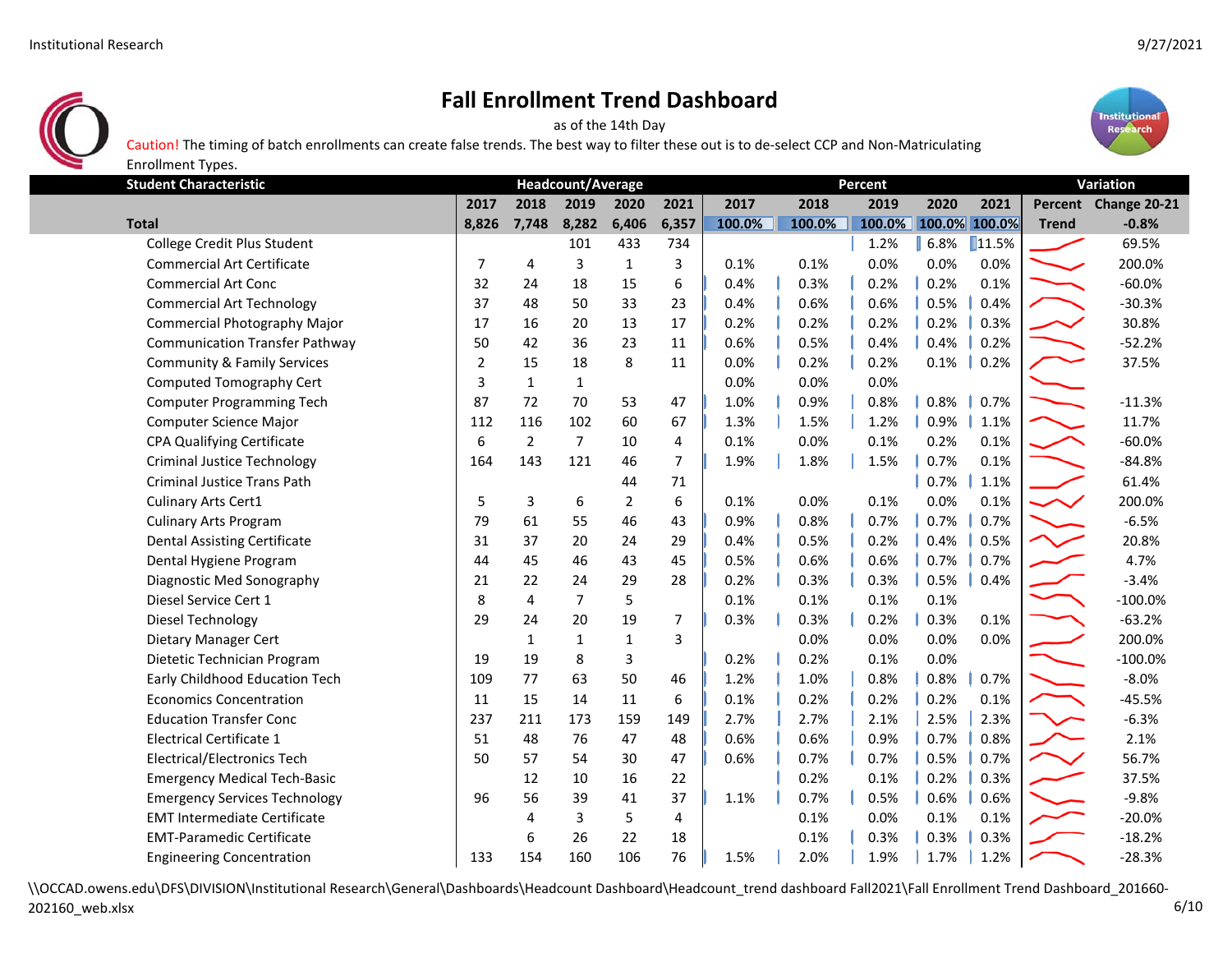Enrollment Types.



## **Fall Enrollment Trend Dashboard**

as of the 14th Day





| <b>Student Characteristic</b>         |                | Percent        |                |                |                |        |  |        | Variation |        |      |               |              |                      |
|---------------------------------------|----------------|----------------|----------------|----------------|----------------|--------|--|--------|-----------|--------|------|---------------|--------------|----------------------|
|                                       | 2017           | 2018           | 2019           | 2020           | 2021           | 2017   |  | 2018   |           | 2019   | 2020 | 2021          |              | Percent Change 20-21 |
| <b>Total</b>                          | 8,826          | 7,748          | 8,282          | 6,406          | 6,357          | 100.0% |  | 100.0% |           | 100.0% |      | 100.0% 100.0% | <b>Trend</b> | $-0.8%$              |
| Entrepreneurship Certificate          |                |                | $\mathbf{1}$   | 10             | 3              |        |  |        |           | 0.0%   | 0.2% | 0.0%          |              | $-70.0%$             |
| Entrepreneurship Major                | 46             | 41             | 46             | 28             | 29             | 0.5%   |  | 0.5%   |           | 0.6%   | 0.4% | 0.5%          |              | 3.6%                 |
| <b>Environmental Science Conc</b>     | 36             | 29             | 36             | 31             | 25             | 0.4%   |  | 0.4%   |           | 0.4%   | 0.5% | 0.4%          |              | $-19.4%$             |
| <b>Exercise Science Concentration</b> | 52             | 45             | 31             | 20             | 27             | 0.6%   |  | 0.6%   |           | 0.4%   | 0.3% | 0.4%          |              | 35.0%                |
| <b>Fine Art Concentration</b>         | 43             | 43             | 25             | 21             | 19             | 0.5%   |  | 0.6%   |           | 0.3%   | 0.3% | 0.3%          |              | $-9.5%$              |
| Fire Fighter 1 Certificate            |                | $\overline{7}$ | $\overline{7}$ | 5              | 36             |        |  | 0.1%   |           | 0.1%   | 0.1% | 0.6%          |              | 620.0%               |
| Fire Fighter 2 Certificate            |                | $\overline{3}$ | $\mathbf{1}$   | $\mathbf{1}$   |                |        |  | 0.0%   |           | 0.0%   | 0.0% |               |              | $-100.0%$            |
| <b>General Education Transfer Cer</b> |                |                | 5              | 14             | 9              |        |  |        |           | 0.1%   | 0.2% | 0.1%          |              | $-35.7%$             |
| <b>General Sonography Cert</b>        |                |                | $\mathbf{1}$   | $\overline{2}$ | 1              |        |  |        |           | 0.0%   | 0.0% | 0.0%          |              | $-50.0%$             |
| Geography Concentration               | 5              | 5              | 6              | 3              | $\overline{2}$ | 0.1%   |  | 0.1%   |           | 0.1%   | 0.0% | 0.0%          |              | $-33.3%$             |
| <b>GMAW Welding Certificate</b>       |                |                | $\overline{2}$ |                | 1              |        |  |        |           | 0.0%   |      | 0.0%          |              |                      |
| <b>GTAW Welding Certificate</b>       |                | 3              | 3              |                |                |        |  | 0.0%   |           | 0.0%   |      |               |              |                      |
| <b>Health Information Mgt Systems</b> | 32             | 24             | 23             | $\overline{7}$ | 11             | 0.4%   |  | 0.3%   |           | 0.3%   | 0.1% | 0.2%          |              | 57.1%                |
| <b>History Transfer Pathway</b>       | 23             | 22             | 17             | 10             | 4              | 0.3%   |  | 0.3%   |           | 0.2%   | 0.2% | 0.1%          |              | $-60.0%$             |
| <b>Hospitality Management Program</b> | 26             | 21             | 13             | 14             | $\overline{7}$ | 0.3%   |  | 0.3%   |           | 0.2%   | 0.2% | 0.1%          |              | $-50.0%$             |
| HVAC Certificate 1                    | 25             | 25             | 42             | 30             | 30             | 0.3%   |  | 0.3%   |           | 0.5%   | 0.5% | 0.5%          |              |                      |
| Industrial Mechanic Cert 1            | 9              | 6              | 27             | 16             | 28             | 0.1%   |  | 0.1%   |           | 0.3%   | 0.2% | 0.4%          |              | 75.0%                |
| <b>Information Systems</b>            | 47             | 45             | 21             | 34             | 27             | 0.5%   |  | 0.6%   |           | 0.3%   | 0.5% | 0.4%          |              | $-20.6%$             |
| Insurance Certificate                 |                | 1              |                |                |                |        |  | 0.0%   |           |        |      |               |              |                      |
| <b>Insurance Studies</b>              | 3              | 4              | 9              | 4              | 9              | 0.0%   |  | 0.1%   |           | 0.1%   | 0.1% | 0.1%          |              | 125.0%               |
| John Deere Tech Major                 | 38             | 36             | 45             | 36             | 38             | 0.4%   |  | 0.5%   |           | 0.5%   | 0.6% | 0.6%          |              | 5.6%                 |
| Land & Turfgrass Certificate          | $\overline{2}$ | $\mathbf{1}$   | $\overline{2}$ | $\mathbf{1}$   | 1              | 0.0%   |  | 0.0%   |           | 0.0%   | 0.0% | 0.0%          |              |                      |
| Landscape & Turfgrass Mgt Prog        | 18             | 19             | 23             | 19             | 18             | 0.2%   |  | 0.2%   |           | 0.3%   | 0.3% | 0.3%          |              | $-5.3%$              |
| Legal Assistant Technology            |                |                |                |                | 3              |        |  |        |           |        |      | 0.0%          |              |                      |
| <b>Licensed Practical Nurse Cert</b>  | 13             | 17             | 29             | 19             | 16             | 0.1%   |  | 0.2%   |           | 0.4%   | 0.3% | 0.3%          |              | $-15.8%$             |
| Literature Transfer Pathway           | 39             | 38             | 34             | 15             | 12             | 0.4%   |  | 0.5%   |           | 0.4%   | 0.2% | 0.2%          |              | $-20.0%$             |
| Logistics/Supply Chain Cert           |                |                |                | $\mathbf{1}$   | 3              |        |  |        |           |        | 0.0% | 0.0%          |              | 200.0%               |
| Logistics/Supply Chain Major          | 33             | 32             | 30             | 25             | 17             | 0.4%   |  | 0.4%   |           | 0.4%   | 0.4% | 0.3%          |              | $-32.0%$             |
| Machining Certificate 1               | 15             | 19             | 25             | 13             | 15             | 0.2%   |  | 0.2%   |           | 0.3%   | 0.2% | 0.2%          |              | 15.4%                |
| Magnetic Resonance Imaging Tec        | 27             | 30             | 36             | 33             | 29             | 0.3%   |  | 0.4%   |           | 0.4%   | 0.5% | 0.5%          |              | $-12.1%$             |
| Major Not Declared                    | 72             | 61             | 37             | 67             | 60             | 0.8%   |  | 0.8%   |           | 0.4%   | 1.0% | 0.9%          |              | $-10.4%$             |
| Management Certificate                |                |                | $\overline{2}$ | $\overline{2}$ | 3              |        |  |        |           | 0.0%   | 0.0% | 0.0%          |              | 50.0%                |

\\OCCAD.owens.edu\DFS\DIVISION\Institutional Research\General\Dashboards\Headcount Dashboard\Headcount\_trend dashboard Fall2021\Fall Enrollment Trend Dashboard\_201660-202160\_web.xlsx 7/10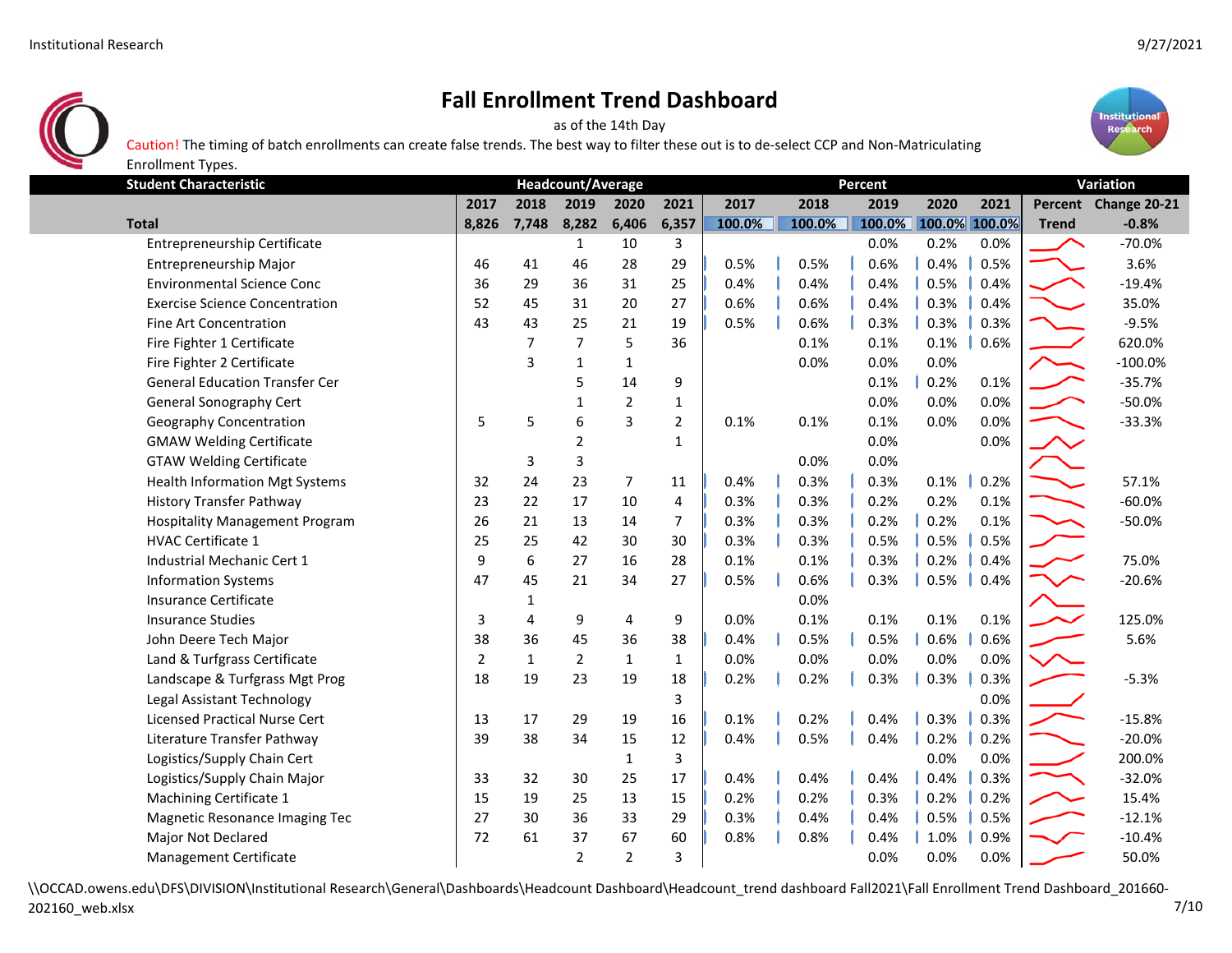

as of the 14th Day





| Enrollment Types.                     |              |                |                   |                |                |        |         |        |               |      |              |                      |
|---------------------------------------|--------------|----------------|-------------------|----------------|----------------|--------|---------|--------|---------------|------|--------------|----------------------|
| <b>Student Characteristic</b>         |              |                | Headcount/Average |                |                |        | Percent |        | Variation     |      |              |                      |
|                                       | 2017         | 2018           | 2019              | 2020           | 2021           | 2017   | 2018    | 2019   | 2020          | 2021 |              | Percent Change 20-21 |
| <b>Total</b>                          | 8,826        | 7,748          | 8,282             | 6,406          | 6,357          | 100.0% | 100.0%  | 100.0% | 100.0% 100.0% |      | <b>Trend</b> | $-0.8%$              |
| <b>Manufacturing Foundations Cert</b> |              |                |                   | 1              |                |        |         |        | 0.0%          |      |              | $-100.0%$            |
| Marketing and Sales Tech              | 73           | 102            | 145               | 46             | 49             | 0.8%   | 1.3%    | 1.8%   | 0.7%          | 0.8% |              | 6.5%                 |
| <b>Mathematics Concentration</b>      | 52           | 53             | 46                | 12             | 8              | 0.6%   | 0.7%    | 0.6%   | 0.2%          | 0.1% |              | $-33.3%$             |
| <b>Medical Assisting Certificate</b>  |              |                | 8                 | 8              | 11             |        |         | 0.1%   | 0.1%          | 0.2% |              | 37.5%                |
| <b>Medical Assisting Program</b>      | 13           | 14             | 12                | 18             | 13             | 0.1%   | 0.2%    | 0.1%   | 0.3%          | 0.2% |              | $-27.8%$             |
| <b>Medical Coding Certificate</b>     | 12           | 21             | 25                | 12             | 12             | 0.1%   | 0.3%    | 0.3%   | 0.2%          | 0.2% |              |                      |
| Medical Office Support Cert           | 12           | 13             | $\overline{7}$    | 6              | 3              | 0.1%   | 0.2%    | 0.1%   | 0.1%          | 0.0% |              | $-50.0%$             |
| Medical Office Support Major          | 31           | 28             | 18                | 11             | 8              | 0.4%   | 0.4%    | 0.2%   | 0.2%          | 0.1% |              | $-27.3%$             |
| <b>Music Business Technology</b>      | 56           | 37             | 31                | 26             | 26             | 0.6%   | 0.5%    | 0.4%   | 0.4%          | 0.4% |              |                      |
| Music Educ/Performance Conc           | 28           | 29             | 28                | 11             | 5              | 0.3%   | 0.4%    | 0.3%   | 0.2%          | 0.1% |              | $-54.5%$             |
| Network Admin Certificate             | 3            | $\overline{4}$ | 3                 | 4              | 4              | 0.0%   | 0.1%    | 0.0%   | 0.1%          | 0.1% |              |                      |
| Networking & Info Sys Support         | 51           | 39             | 31                | 18             | 17             | 0.6%   | 0.5%    | 0.4%   | 0.3%          | 0.3% |              | $-5.6%$              |
| <b>Nutrition Concentration</b>        |              | 3              | 8                 | 11             | 8              |        | 0.0%    | 0.1%   | 0.2%          | 0.1% |              | $-27.3%$             |
| <b>Occupational Therapy Assist</b>    | 48           | 40             | 32                | 33             | 36             | 0.5%   | 0.5%    | 0.4%   | 0.5%          | 0.6% |              | 9.1%                 |
| Office Administration Tech            | 19           | 12             | 13                | 8              | 11             | 0.2%   | 0.2%    | 0.2%   | 0.1%          | 0.2% |              | 37.5%                |
| <b>Office Support Certificate</b>     | $\mathbf{1}$ | $\mathbf{1}$   | $\overline{2}$    | $\mathbf{1}$   | $\overline{2}$ | 0.0%   | 0.0%    | 0.0%   | 0.0%          | 0.0% |              | 100.0%               |
| Payroll Certificate                   | 5            | $\overline{2}$ | 1                 | $\mathbf{1}$   | 1              | 0.1%   | 0.0%    | 0.0%   | 0.0%          | 0.0% |              |                      |
| Philosophy Transfer Pathway           |              |                |                   |                | 1              |        |         |        |               | 0.0% |              |                      |
| Photography Conc                      | 21           | 16             | 18                | 8              | $\overline{7}$ | 0.2%   | 0.2%    | 0.2%   | 0.1%          | 0.1% |              | $-12.5%$             |
| <b>Physical Therapist Assist</b>      | 48           | 51             | 47                | 46             | 43             | 0.5%   | 0.7%    | 0.6%   | 0.7%          | 0.7% |              | $-6.5%$              |
| Pipe Welding Certificate              | 3            |                |                   | $\overline{2}$ | $\overline{2}$ | 0.0%   |         |        | 0.0%          | 0.0% |              |                      |
| Pipefitting/Plumbing Cert 1           | 4            | $\mathbf{1}$   | 3                 | 5              | $\mathbf 1$    | 0.0%   | 0.0%    | 0.0%   | 0.1%          | 0.0% |              | $-80.0%$             |
| Plate Welding Certificate             |              |                | $\mathbf{1}$      | $\mathbf{1}$   | $\mathbf{1}$   |        |         | 0.0%   | 0.0%          | 0.0% |              |                      |
| <b>Political Science Conc</b>         | 19           | 14             | 16                | 12             | 10             | 0.2%   | 0.2%    | 0.2%   | 0.2%          | 0.2% |              | $-16.7%$             |
| Pre-Dental Hygiene Conc               | 116          | 107            | 125               | 132            | 127            | 1.3%   | 1.4%    | 1.5%   | 2.1%          | 2.0% |              | $-3.8%$              |
| Pre-Diagnostic Med Sonography         |              | 85             | 88                | 77             | 102            |        | 1.1%    | 1.1%   | 1.2%          | 1.6% |              | 32.5%                |
| Pre-Dietetic Concentration            | 9            |                |                   |                |                | 0.1%   |         |        |               |      |              |                      |
| Pre-Health Info Concentration         | 24           | 13             | 17                | 10             | 9              | 0.3%   | 0.2%    | 0.2%   | 0.2%          | 0.1% |              | $-10.0%$             |
| <b>Pre-Law Concentration</b>          | 22           | 22             | 36                | 24             | 19             | 0.2%   | 0.3%    | 0.4%   | 0.4%          | 0.3% |              | $-20.8%$             |
| <b>Pre-License Practical Nrs Cert</b> | 16           | 13             | 20                | 15             | 5              | 0.2%   | 0.2%    | 0.2%   | 0.2%          | 0.1% |              | $-66.7%$             |
| Pre-LPN to RN Concentration           | 82           | 91             | 79                | 72             | 59             | 0.9%   | 1.2%    | 1.0%   | 1.1%          | 0.9% |              | $-18.1%$             |
| Pre-Magnetic Resonance Conc           |              | 25             | 21                | 13             | 21             |        | 0.3%    | 0.3%   | 0.2%          | 0.3% |              | 61.5%                |

\\OCCAD.owens.edu\DFS\DIVISION\Institutional Research\General\Dashboards\Headcount Dashboard\Headcount\_trend dashboard Fall2021\Fall Enrollment Trend Dashboard\_201660-202160\_web.xlsx 8/10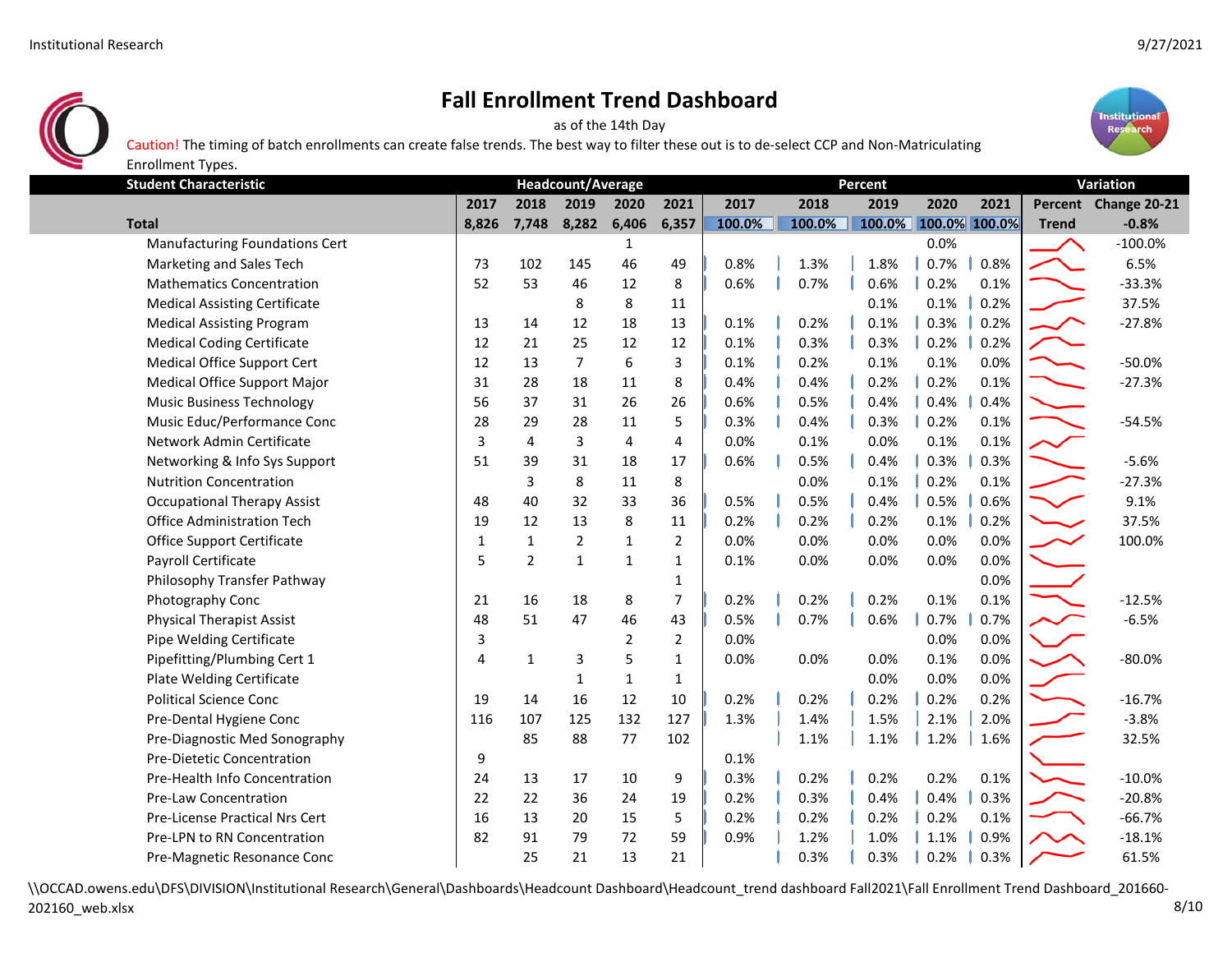Enrollment Types.



## **Fall Enrollment Trend Dashboard**

as of the 14th Day



Caution! The timing of batch enrollments can create false trends. The best way to filter these out is to de‐select CCP and Non‐Matriculating

**Student Characteristic**2017 2018 2019 2020 2021 2017 2018 2019 2020 2021 Percent Change 20-21 8.826 7.748 8.282 6.406 6.357 100.0% 100.0% 100.0% 100.0% 100.0% 100.0% Trend -0.8% بـــــــــــــــــــــــــ **Headcount/Average Percent Variation** Pre‐Medical Assisting Conc 29 29 12 2 0.3% 0.4% 0.1% 0.0% ‐100.0% Pre-Medical Coding Certificate 1 5 0.1% Pre-Nursing Concentration 1931 833 796 634 583 10.5% 10.8% 9.6% 9.9% 9.2% •8.0% Pre‐Occupational Therapy Conc 58 52 49 41 28 0.7% 0.7% 0.6% 0.6% 0.4% ‐31.7% Pre‐Pharmacy Transfer 34 21 8 1 1 0.4% 0.3% 0.1% 0.0% 0.0% Pre-Physical Therapist Conc 107 129 101 79 59 1.2% 1.7% 1.2% 1.2% 1.2% 1.2% 1.2% −25.3% Pre-Radiologic Technology Conc 228 112 76 72 80 || 2.6% | 1.4% | 0.9% | 1.1% | 1.3% | 1.1% 11.1% Pre-Surgical Concentration 1990 120 143 42 43 39 19 || 0.5% || 0.5% || 0.6% || 0.6% || 0.3% || ↑ 1.3% ·-51.3% Pre-Vascular Sonography Conc **1** 7 9 8 6 0.1% 0.1% 0.1% 0.1% **1.1% 1.1% 1.1% 1.1%** -25.0% Prof Law Enforce OPOTA Cert  $\begin{array}{cccccccc} \vert & 21 & 23 & 4 & \vert & 0.2\% \end{array}$  0.3% 0.0% Prof Law Enforcement Officer 105 105 78 72 53 36 1 1.2% 1.0% 1.0% 1 0.8% 1 0.6% ● ● → → → 32.1% Professional Law Enforce Cert 20 16 11 0.2% 0.2% 0.2% 1.3% -31.3% Psychology Concentration 161 161 157 150 129 120 1.8% 2.0% 1.8% 2.0% 1.9% ● ↑ ↑ ↑ QuickBooks Certificate 1 2 1 1 0.0% 0.0% 0.0% 0.0% Radiologic Technology 55 52 52 47 46 **0.6% 0.7% 0.6% 0.7% 0.7% 0.7% •**2.1% Registered Nurse Program **1990 • 1990 127 128 469 129 1286** 5.2% 6.1% **6.1% 6.1% 6.1% • 10.0%** -10.0% Registered Nurse Program ‐ LPN 58 42 46 28 32 0.7% 0.5% 0.6% 0.4% 0.5% 14.3% Sales Certificate 2 1 0.0% 0.0% ‐100.0% Skilled Trades Build Maint 1 10 41 31 10 12 0.7% 0.5% 0.4% 0.2% 0.2% 0.2% 20.0% Skilled Trades Construct 308 109 42 5 3.5% 1.4% 0.5% 0.1% ‐100.0% Skilled Trades Electrical 54 56 57 55 59 0.6% 0.7% 0.7% 0.9% 0.9% 7.3% Skilled Trades Mechanical 28 33 30 19 40 0.3% 0.4% 0.4% 0.3% 0.6% SMAW Welding Certificate  $\begin{array}{ccc} 1 & 1 & 1 & 0.0\% \\ 1 & 1 & 1 & 0.0\% \end{array}$ Social Work Trans Pathway 154 154 144 131 109 106 1.7% 1.9% 1.9% 1.7% 1.7% 1.7% • 2.8% Sociology Transfer Pathway 16 12 14 8 3 0.2% 0.2% 0.2% 0.1% 0.0% ‐62.5% Spec Registration Population **831 469 1,213 583 704 30.4% 6.1% 14.6% 9.1% 11.1% 20.8%** 20.8% Sterile Processing Cert 6 1 6 5 6 9 7 0.1% 0.1% 0.1% 0.1% 0.1% 1.1% -22.2% Surgical Technology 20 14 13 18 17 0.2% 0.2% 0.2% 0.3% 0.3% • 5.6% Theatre Certificate 2 0.0% Theatre Transfer Pathway 28 23 18 7 9 0.3% 0.3% 0.2% 0.1% 0.1% 28.6% Tool and Die/Mold Maker Cert 16 24 30 15 16 0.2% 0.3% 0.4% 0.2% 0.3% 16 16 17% 6.7% Vascular Sonography Cert 1 0.0% and 1 0.0% and 1 0.0% and 1 0.0% and 1 0.0% and 1 0.0% and 1 0.0% and 1 0.0% and 1 0.0% and 1 0.0% and 1 0.0% and 1 0.0% and 1 0.0% and 1 0.0% and 1 0.0% and 1 0.0% and 1 0.0% and 1 0.0% and

\\OCCAD.owens.edu\DFS\DIVISION\Institutional Research\General\Dashboards\Headcount Dashboard\Headcount\_trend dashboard Fall2021\Fall Enrollment Trend Dashboard\_201660-202160\_web.xlsx 9/10